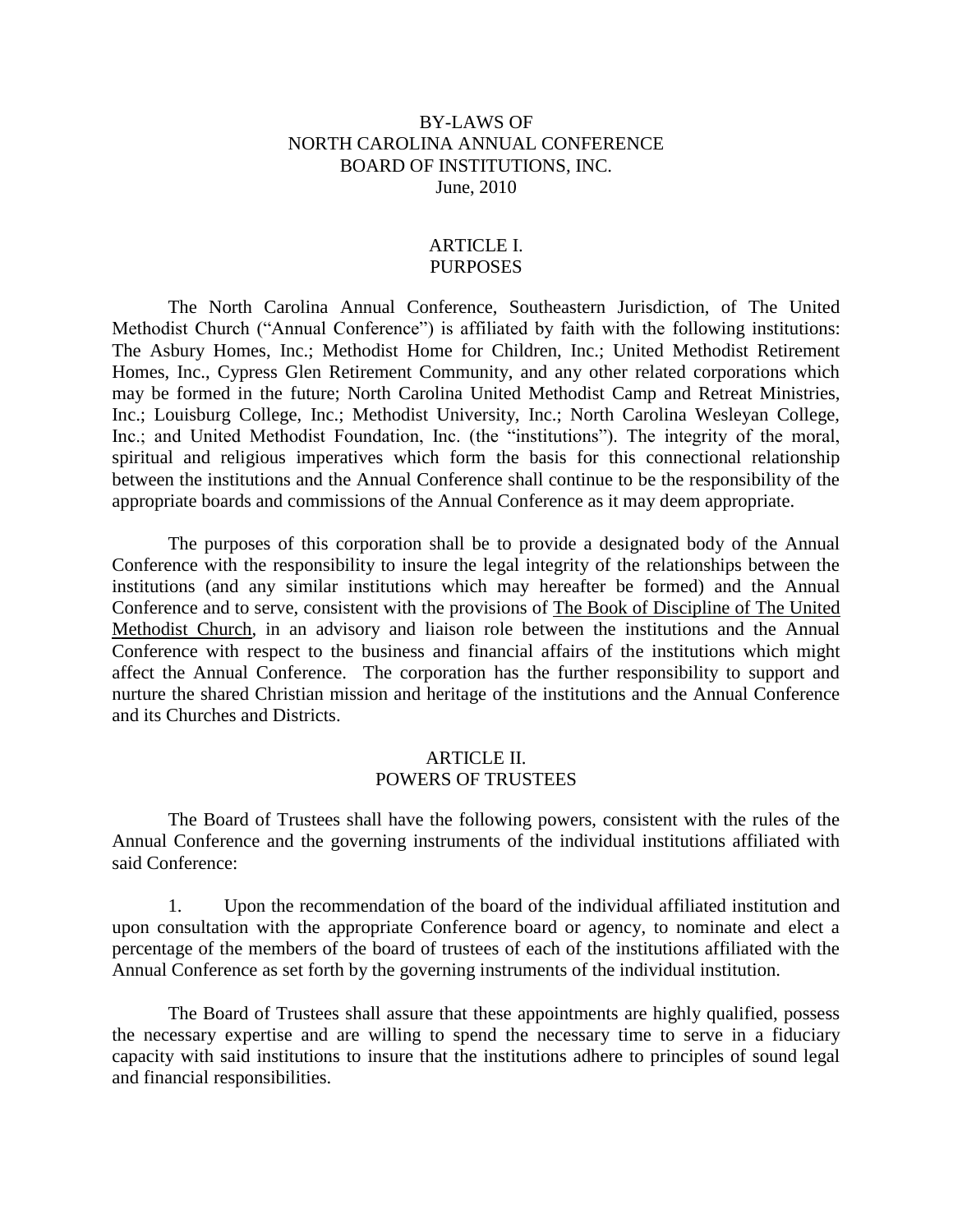2. To review the annual financial statements of the affiliated institutions, to interpret those statements and to advise and report at least annually and as needed to the appropriate board of the Annual Conference concerning the financial status of each institution.

3. To review the policies of liability insurance purchased by or for the affiliated institutions in order to determine the sufficiency of their coverage and to report its conclusions to the appropriate Conference board.

4. To review materials adopted or used by the affiliated institutions which reflect on the institutions' respective legal relationships with the Conference and/or The United Methodist Church and to report any concerns about said materials to the Conference.

5. To perform such other duties as the Annual Conference may delegate to it consistent with the corporation's purposes and The Book of Discipline of the United Methodist Church.

### ARTICLE III. BOARD OF TRUSTEES

**Section 1. General powers.** All corporate powers shall be exercised by or under the authority of, and the business and affairs of the corporation shall be managed under the direction of, the Board of Trustees.

**Section 2. Number and qualifications.** The number of Trustees constituting the Board of Trustees shall be not fewer than fifteen voting members nor more than nineteen voting members, as may be fixed or changed from time to time, within the minimum and maximum, by the Board of Trustees with the approval of the Annual Conference. At least eight of the voting members of the Board of Trustees shall be laypersons who are members of local United Methodist churches within the Annual Conference, and at least seven of the voting members shall be clergy members of said Conference. Of the voting members, there shall be at least one more lay person than clergy persons serving on the Board of Trustees. In electing these members, some consideration shall be given to geographical representation. No more than one Trustee of any affiliated institution named in Article I shall serve at the same time as a member of the Board of Trustees. If any member of the Board of Trustees is subsequently elected to the board of one of the affiliated institutions named in Article I, which election shall violate this Section, then said Trustee shall immediately resign from the Board of Trustees. All members of the Board of Trustees shall be at least twenty-one years of age.

The Trustees shall be divided into four classes, as nearly equal in number as may be. The first Trustees elected by the Annual Conference shall serve for terms of one, two, three and four years, respectively, and thereafter the successors in each class of Trustees shall be elected to serve for terms of four years. No Trustee may serve for more than two consecutive four-year terms without being off the Board of Trustees for at least a period of four years. In the event of any increase or decrease in the number of Trustees, the additional or eliminated Trusteeships shall be so classified or chosen that all classes of directors shall remain or become as nearly equal in number as may be.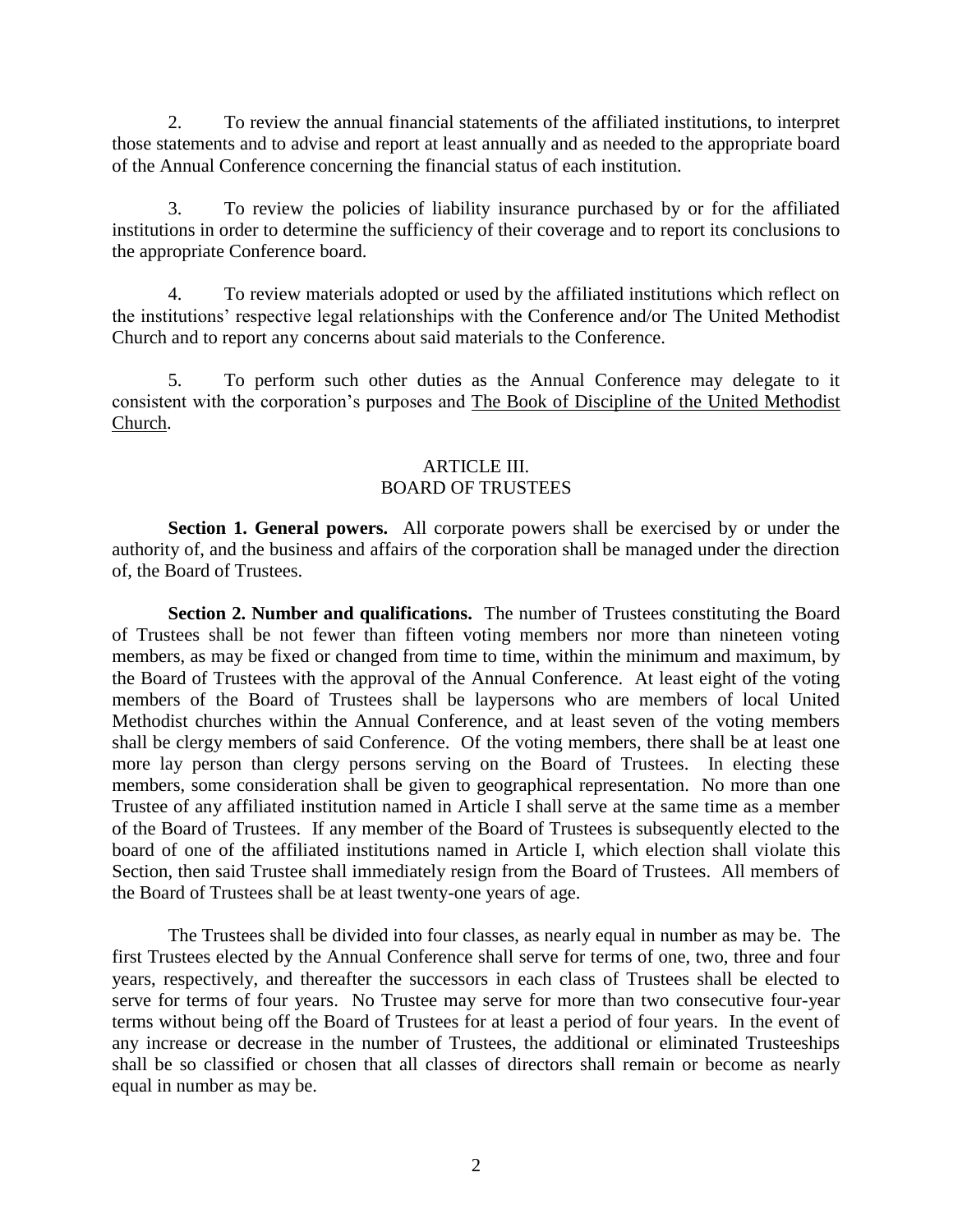Section 3. Election. The Board of Trustees shall be nominated by the Committee on Nominations of the Annual Conference and elected by said Conference in accordance with the rules of said Conference and The Book of Discipline of the United Methodist Church. The initial Board of Trustees shall serve until June 30, 1993.

**Section 4. Term of Trustees.** The term of office of each successive class shall expire on June 30 of each year. Each initial Trustee shall hold office until such Trustee's death, resignation, or removal or until June 30, 1993. The terms of all other Trustees shall be for the number of years set forth in Article III, Section 2 or until such Trustee's death, resignation, or removal. A decrease in the number of Trustees does not shorten an incumbent Trustee's term. Despite the expiration of a Trustee's term, such Trustee shall continue to serve until a successor shall be elected and qualifies or until there is a decrease in the number of Trustees.

Section 5. Vacancies. Upon a vacancy arising for any reason other than expiration of term, the bishop and district superintendents shall nominate and elect vacancies among the voting members as they occur, subject to subsequent confirmation by the Annual Conference. If these newly elected members are not confirmed by the Annual Conference, their positions may be filled through election by the Conference after nomination from the floor or nomination by the Conference Committee on Nominations. All Trustees shall serve until their successors are elected.

**Section 6. Non-voting Trustees Serving Ex Officio.** The non-voting members of the Board of Trustees serving ex officio shall include the resident bishop of the Annual Conference or his designee; the chief executive of each of the institutions affiliated with the Annual Conference; and the Chancellor of the Annual Conference, if the Chancellor is not currently a voting member of the Board of Trustees elected by the Annual Conference pursuant to Section 3 of this Article III.

**Section 7. Chairman of Board.** There shall be a Chairman of the Board of Trustees elected by the Trustees from their number at any meeting of the Board. The Chairman shall preside at all meetings of the Board of Trustees and perform such other duties as may be directed by the Board.

### ARTICLE IV. OFFICERS OF THE BOARD

The officers of the Board of Trustees shall be the Chairperson, Vice Chairperson and Secretary. The Chairperson, Vice Chairperson and Secretary shall serve for a term of one year and until their successors are elected and qualified. Unless a vacancy occurs at another time, elections of the Chairperson, Vice Chairperson and Secretary shall be held at the annual meetings of the Board. A vacancy in any office may be filled at any time.

# ARTICLE V. MEETINGS OF TRUSTEES

**Section 1. Regular meetings.** There shall be at least two regular meetings of the Board of Trustees annually, which shall be held on such date and place as may be designated by the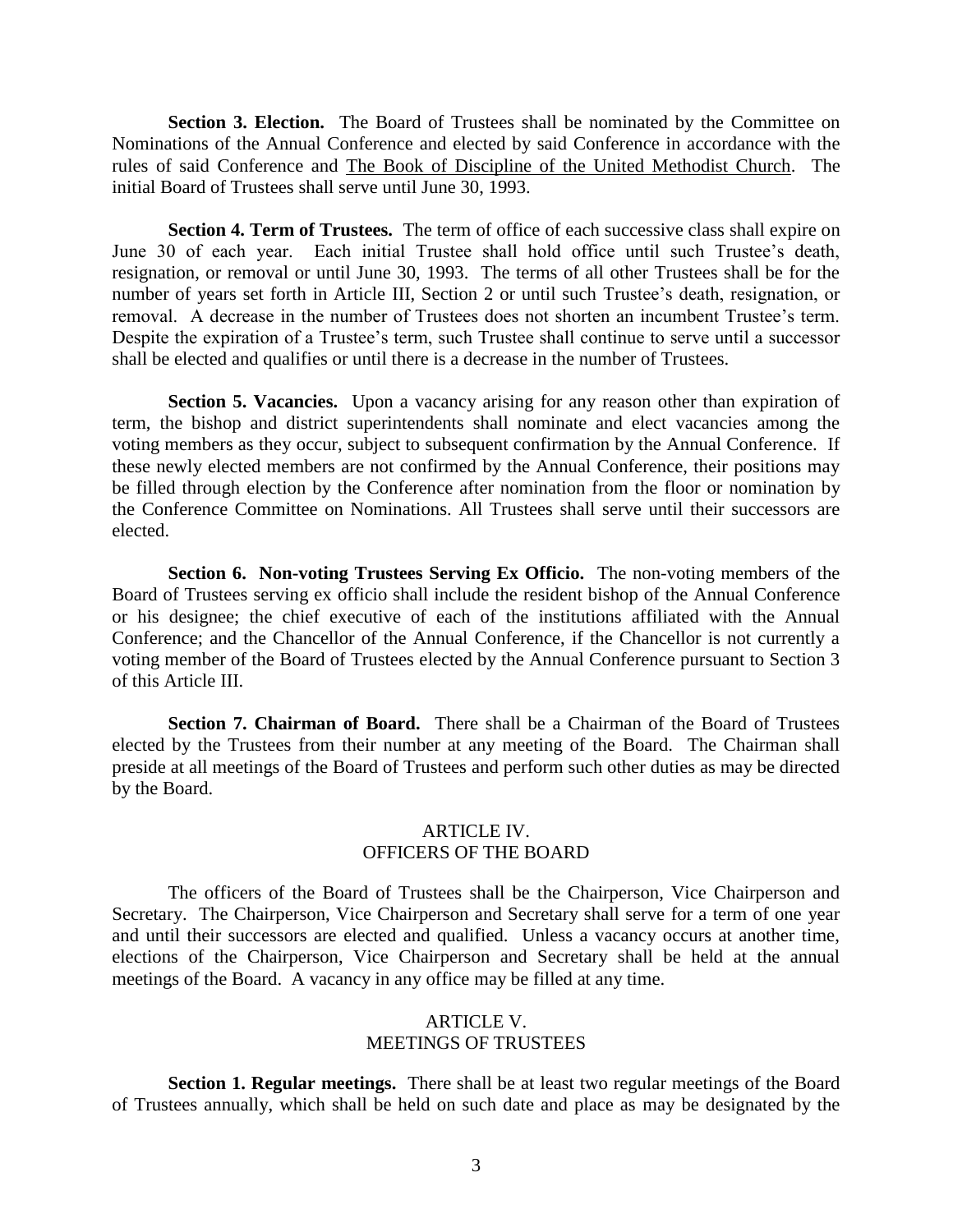Board, the Chairperson, or the Secretary. The fall meeting shall be the annual meeting of the Board of Trustees.

**Section 2. Special meetings.** Special meetings of the Board of Directors may be called by or at the request of the Chairperson of the Board or by the Secretary; and it shall be the duty of the Chairperson or the Secretary to call special meetings on the request of five Trustees, setting forth the objects of the meeting.

**Section 3. Notice of meetings.** Written notice of all meetings of the Board of Trustees shall be sent by the Secretary to each Trustee by U.S. mail, electronic or other means at least ten days before the date of the meeting. In the case of special meetings, the notice shall state the purposes of the meeting. Any duly convened regular or special meeting may be adjourned by the directors to a later time without further notice.

**Section 4. Waiver of notice.** Any Trustee may waive notice of any meeting before or after the meeting. The waiver must be in writing, signed or provided in electronic form by the Trustee entitled to the notice, and delivered to the corporation for inclusion in the minutes or filing with the corporate records. A Trustee's attendance at or participation in a meeting waives any required notice of such meeting unless the Trustee at the beginning of the meeting, or promptly upon arrival, objects to holding the meeting or to transacting business at the meeting and does not thereafter vote for or assent to action taken at the meeting.

**Section 5. Quorum.** Unless the articles of incorporation or these by-laws provide otherwise, a majority of the number of Trustees fixed by or pursuant to these by-laws shall constitute a quorum for the transaction of business.

**Section 6. Manner of acting.** Except as otherwise provided in the articles of incorporation or these bylaws, including Section 8 of this Article V, the affirmative vote of a majority of the Board of Trustees present at a meeting at which a quorum is present shall be the act of the Board.

**Section 7. Action without meeting.** Action required or permitted to be taken at a meeting of the Board of Trustees may be taken without a formal meeting if the action is taken by all members of the Board. Meetings may be conducted by mail, telegram, cable, telephone, electronic mail, facsimile, video conference or in any other way the Trustees decide. Participation in such meeting shall be deemed presence in person at that meeting. Written consent to action may be taken without a meeting by the Board thereof by obtaining written consents from all members of the Board who are entitled to vote on the matter, and said consents are either signed by said voting members or provided in electronic form and delivered by electronic means.

**Section 8. Committees of the Board.** The Board of Trustees shall create an Executive Committee and may create other committees of the Board and appoint members of the Board of Trustees to serve on them. The creation of a committee of the Board and appointment of members to it must be approved by a majority of the number of Trustees in office when the action is taken. Each committee of the board must have two or more members and, to the extent authorized by law and specified by the Board of Trustees, shall have and may exercise all of the